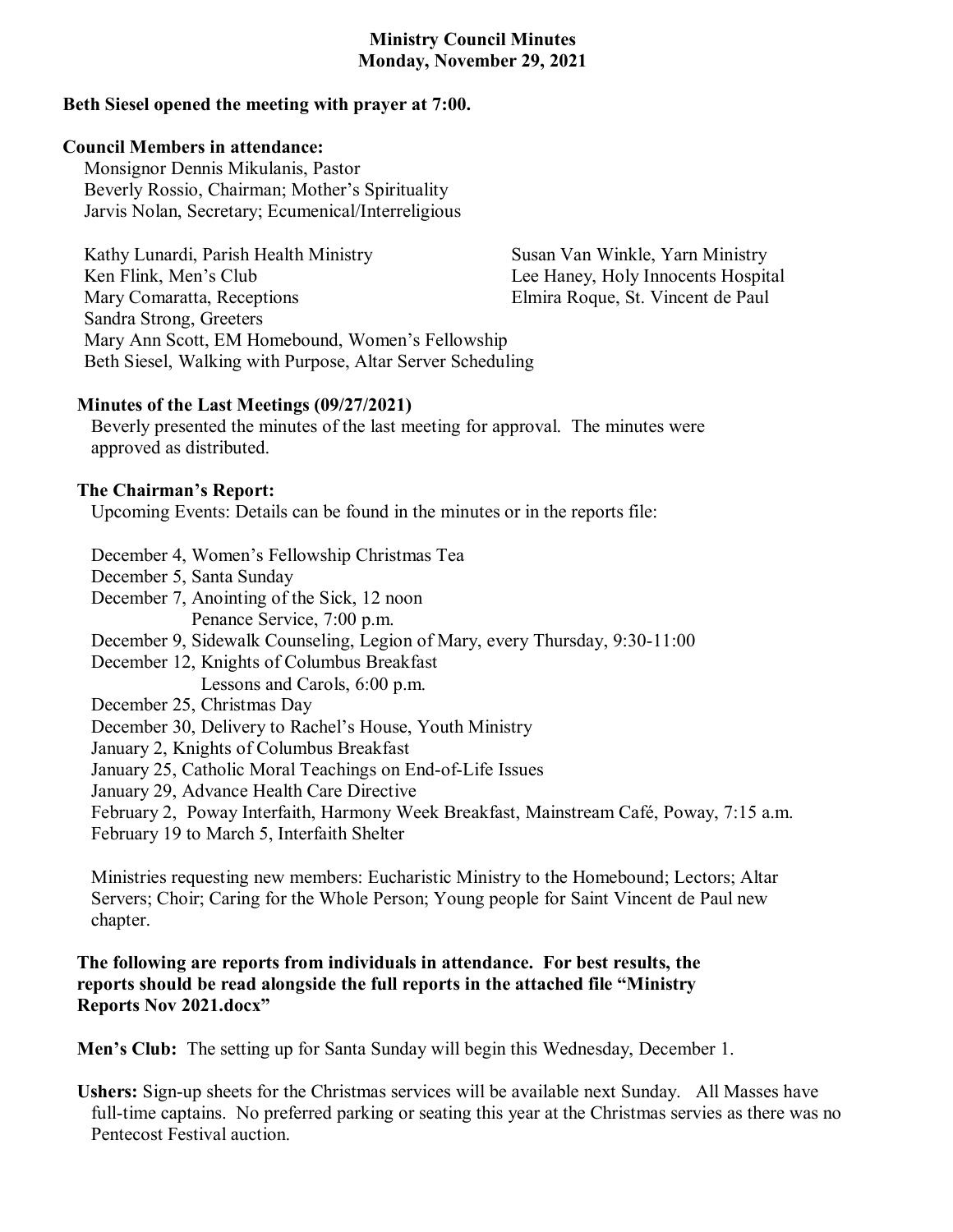- **St. Vincent de Paul:** They had their Annual Thanksgiving Food Drive to replenish the food pantry at Holy Family. Collections during Thanksgiving Day Mass were generous and given to the Society. There is also a plan to have an invitation to serve next year to increase the numbers of members. They are planning to get guidance from St. John's Mini Vinnies before starting a program for youth. Scouts weekend will take place in February.
- **Greeters:** Sixty people are now greeting. Several families have joined in the past few months. The schedule is in place for Christmas Masses.
- **Welcoming Committee:** Thirty guests attended the recent newcomers reception. The next reception will be in April.
- **Receptions:** There are eleven in the group. Four receptions have been served since our last council meeting. Posters are displayed in the narthex of the church of scheduled funerals if the families provide the pictures
- **Eucharistic Ministry to the Homebound**: There are two teams with eight members on each team. We are visiting approximately fourteen private homes and doing two services at Remington. We need four additional members. A video promoting this ministry will be available on the parish WEB site.
- **Women's Fellowship:** The Christmas Tea is Saturday, December 6, at the Bernardo Heights Country Club. One hundred and seventy women a mix from San Rafael and Saint Gabriel attended the Gratitude and Thanksgiving Retreat on November 13. Bingo and many other events are planned to begin in January 2022.
- **Caring for the Whole Person:** Over two weekends in October, six parishioners completed the five training modules for the Caring for the Whole Person Initiative at the diocese. Two classes will be offered in January. The first will be on Catholic Moral Teachings on End-of-Life Issues on January 25, 2022. The second will be on Advanced Healthcare Directives and the POLST Form on January 29, 2022. Preregistration will be required for both classes. There is a request to have Monsignor give his class on funeral planning. When planning end of life issues, it is advised to discuss with family members. They have also collaborated with the Yarn Ministry on various projects over the past few months – their members have made knitted or crocheted beanies and lap blankets which have been distributed to several terminally ill parishioners.
- **Altar Servers:** We currently have 36 young people serving. More continue to join. More are always welcome. The Christmas schedule is being completed.
- **Walking With Purpose Bible Study:** Forty-two women are doing the Book of John.
- **Yarn Ministry:** people from other parishes have joined. Refugees are arriving in tee shirts and shorts and need warmer clothes. Catholic Charities has a project going to provide warmer clothes. This parish will work together to collect clothing to give to refugees as needed.
- **Holy Innocents Hospital:** At this time there are sixty-nine employees all Ugandans. There are eighty-nine beds, twelve are in the surgical center. One hundred and eighty oxygen tanks have been installed and paid for. The last project is the babies ward which will have twenty spaces for the babies and twenty beds for the mothers

 Four-and-a-half million dollars was raised for the hospital. It is estimated that half of it came from San Rafael. The generosity of this parish was recognized and thanked. The children's hospital has been providing medical care to the children of Mbarara, Uganda who are twelve and under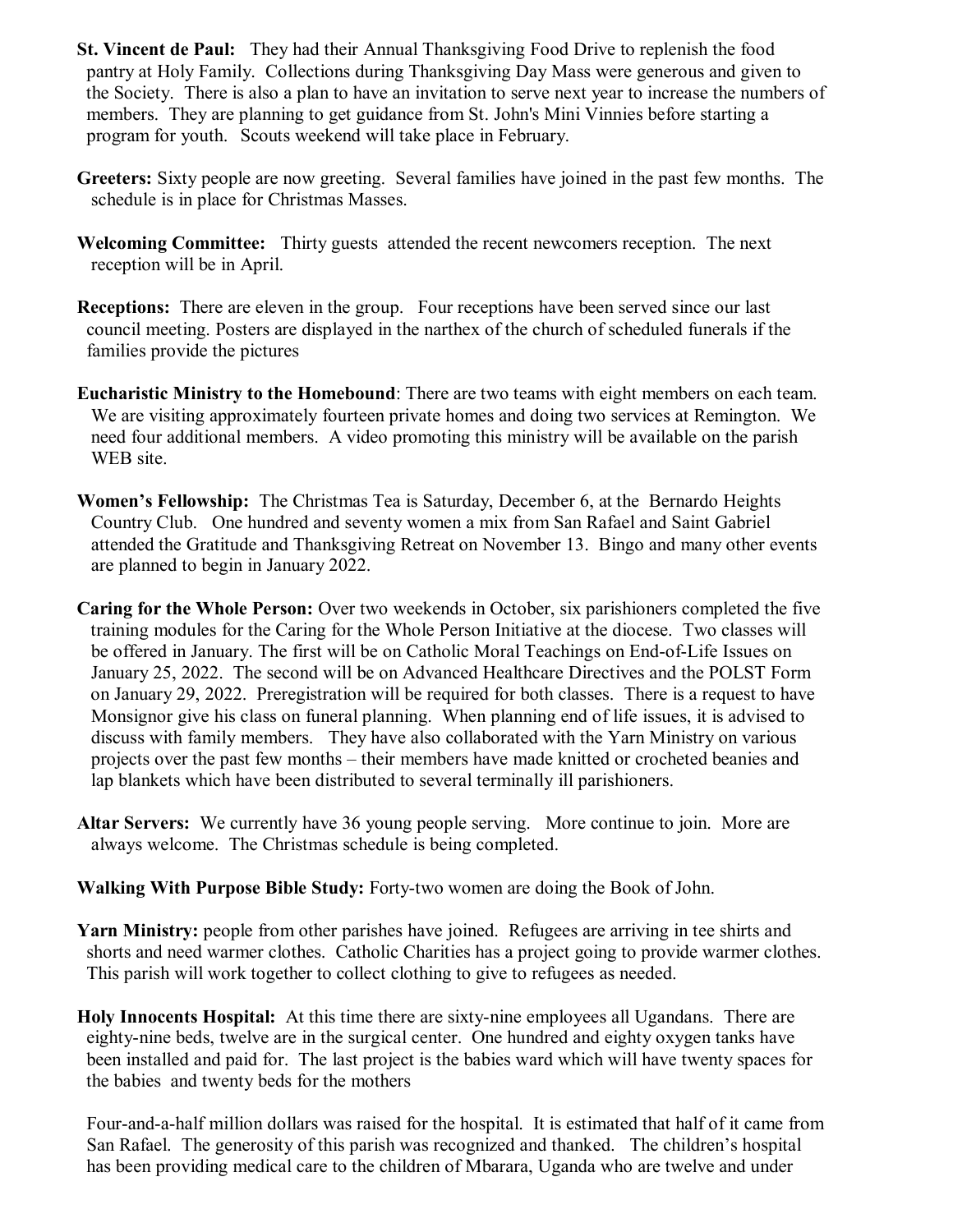since July 2009. In that time, more than 52,000 children have been admitted to the hospital and an additional 250,000 have been treated at the out-patient clinic.

**Ecumenical/Interreligious:** World Interfaith Harmony Week, the official UN observance, is the first week of February. The Poway Interfaith Harmony Breakfast will take place February 2, 7:15 a.m. to 8:30 a.m., at the Mainstream Cafe in Poway. More details coming!!!

**Pastor's Report:** It is time to schedule a Ministry Fair in the near future. All organizations will be encouraged to be involved. The staff will decide the date.

Eva Hayek has been hired as Religious Education Receptionist.

 Work will soon begin on refurbishing the eleven-year-old administration building. An example will be the replacing the carpeting with flooring.

 The results of the Pray, Receive, Serve Offertory campaign will be available soon. The deadline for the commitment card is Sunday, December 19. The amount needed each week for the maintenance of the parish is \$29,704. Payroll Protection and the Annual Catholic Appeal rebate helped with finances over the past two years.

Attendance at Mass is increasing.

Christmas Masses will be back to normal. The schedule has been mailed out.

Christmas Eve: 4:00 in Parish Hall 4:00 in Church 6:00 and 10:00 both in Church Christmas Day: 8:00 and 10:00 in the Church

 A Holy Hour of Thanks was Monday before Thanksgiving. Deacon Mike will lead a Holy Hour of Hope on December 13. Possibly, the church will be open for a Holy Hour the first Monday of each month.

 The Pope has called for a Synod on Synodality to be held in October of 2023. Synodality means consultation, listening, developing and implementing. Every diocese world-wide will have a Synodality. When we get direction from the bishop, it will reach down to the parishes for input. In this parish our ministries will meet to discuss as to what is needed for their ministries. The information will be gathered by each to be formulated by the clergy and sent to the diocese.

 (Note from Scribe: the diocesan WEB link on the Synodality in this diocese can be found: [https://www.sdcatholic.org/office-for/evangelization-and-catechetical-ministry/power-of-encounter](https://www.sdcatholic.org/office-for/evangelization-and-catechetical-ministry/power-of-encounter-church-to-begin-consultation-of-faithful/)[church-to-begin-consultation-of-faithful/](https://www.sdcatholic.org/office-for/evangelization-and-catechetical-ministry/power-of-encounter-church-to-begin-consultation-of-faithful/)

 Of interest on this WEB site is the opening Mass and the bishop's homily, the links to the diocesan Synod Commission, and minutes of their first meetings)

# **Council dates for 2022**

January 31 March 28 May 23 September 26 November 28